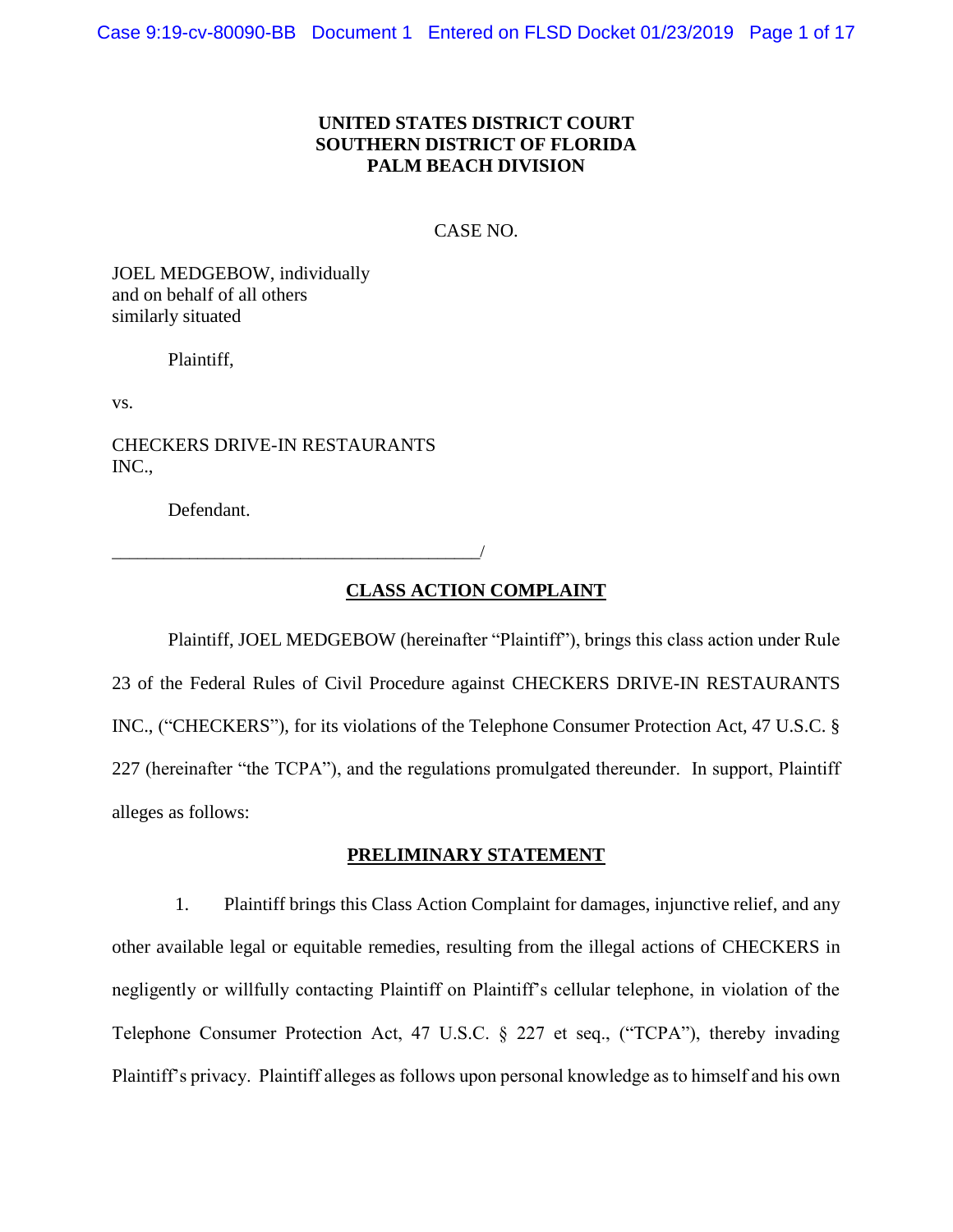#### Case 9:19-cv-80090-BB Document 1 Entered on FLSD Docket 01/23/2019 Page 2 of 17

acts and experiences, and, as to all other matters, upon information and belief, including investigation conducted by their attorneys.

2. The TCPA was designed to prevent calls like the ones described within this complaint, and to protect the privacy of citizens like Plaintiff. "Voluminous consumer complaints about abuses of telephone technology – for example, computerized calls dispatched to private homes – prompted Congress to pass the TCPA." *Mims v. Arrow Fin. Servs., LLC*, 132 S. Ct. 740, 744 (2012).

3. Additionally, the FCC has explicitly stated that the TCPA's prohibition on automatic telephone dialing systems "encompasses both voice calls and text calls to wireless numbers including, for example, short message service (SMS) calls." U.S.C.A. Const. Amend. 5; Telephone Consumer Protection Act of 1991,  $\S$  3(a), 47 U.S.C.A.  $\S$  227(b)(1)(A)(iii). *Kramer v. Autobytel, Inc.*, 759 F. Supp. 2d 1165 (N.D. Cal. 2010)

4. In enacting the TCPA, Congress intended to give consumers a choice as to how creditors and telemarketers may call them and made specific findings that "[t]echnologies that might allow consumers to avoid receiving such calls are not universally available, are costly, are unlikely to be enforced, or place an inordinate burden on the consumer. TCPA, Pub.L. No. 102– 243, § 11. Toward this end, Congress found that:

> [b]anning such automated or prerecorded telephone calls to the home, except when the receiving party consents to receiving the call or when such calls are necessary in an emergency situation affecting the health and safety of the consumer, is the only effective means of protecting telephone consumers from this nuisance and privacy invasion.

*Id.* at § 12; *see also Martin v. Leading Edge Recovery Solutions, LLC*, 2012 WL 3292838, at\* 4 (N.D. Ill. Aug. 10, 2012) (citing Congressional findings on TCPA's purpose).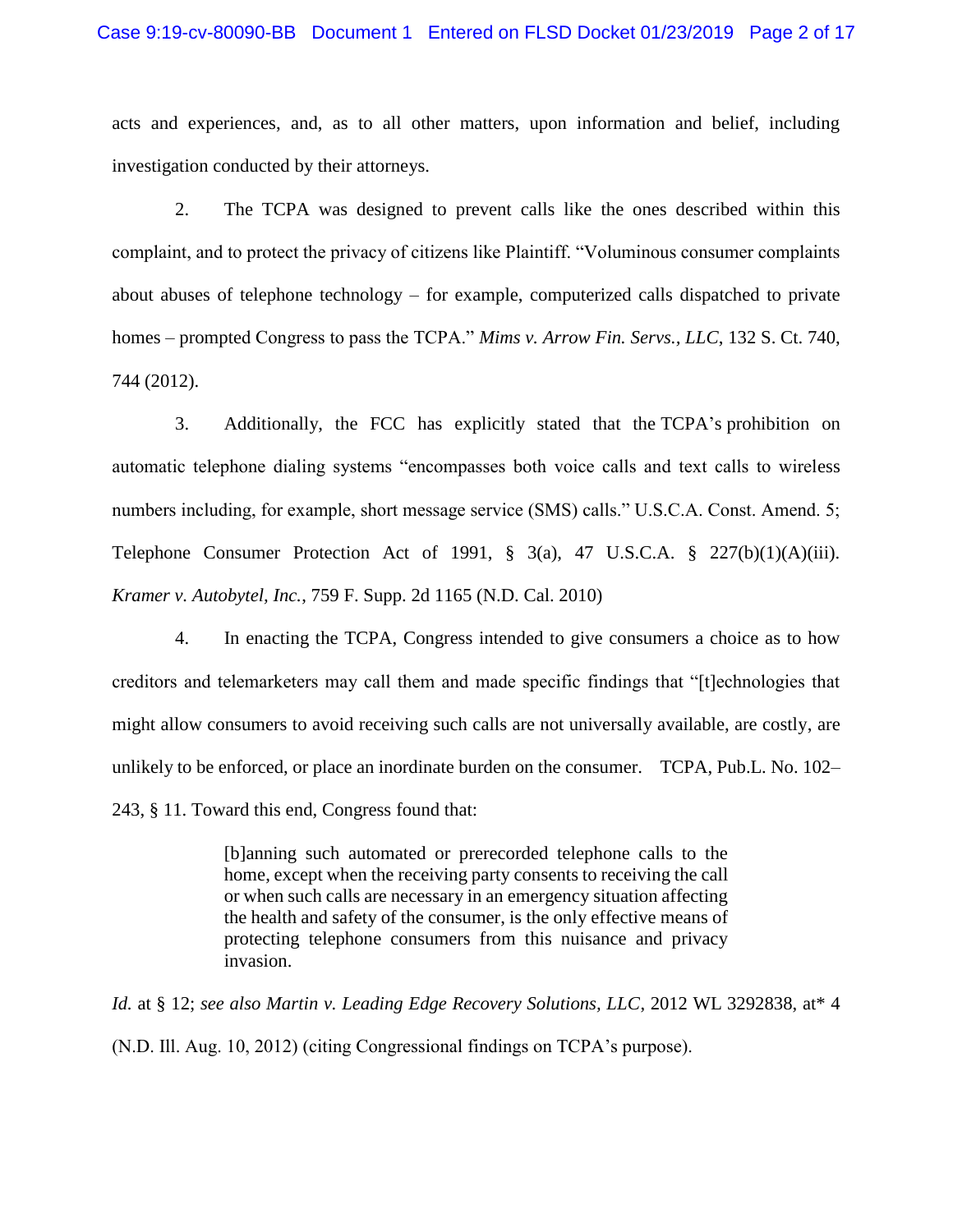## **JURISDICTION AND VENUE**

5. This Court has federal question subject matter jurisdiction pursuant to 28 U.S.C. § 1331 and 47 U.S.C. § 227.

6. Venue in this judicial district is proper under 28 U.S.C. § 1391(b)(2), because a substantial part of the events or omissions giving rise to the claims in this case occurred in this District, including the transmission of the subject unauthorized text advertisements.

7. The Court has personal jurisdiction over CHECKERS because it conducts business in this state, markets its services within this state, and has availed itself to the jurisdiction of the State of Florida by transmitting the subject unauthorized text advertisements to Plaintiff and Class Members in this state.

## **PARTIES**

8. Plaintiff's domicile is in Palm Beach County, Florida. Plaintiff is a citizen of the state of Florida.

9. Class Members are citizens of the state of Florida and throughout the United States.

10. CHECKERS is a Delaware corporation and has its headquarters located in Tampa, Florida. CHECKERS lists its principal address as 4300 West Cypress Street, Suite 600, Tampa, FL 33607. CHECKERS lists its registered agent as Corporation Service Company, located at 1201 Hays Street, Tallahassee, FL 32301.

11. CHECKERS is a fast food chain restaurant that owns and operates two brands: "Checkers" and "Rally's."

12. "Checkers" and "Rally's" are for all intents and purposes the same restaurant. CHECKERS operates under the brand name "Checkers" or "Rally's" depending on the location of the restaurant. "Rally's" restaurants are located primarily throughout the Midwest United States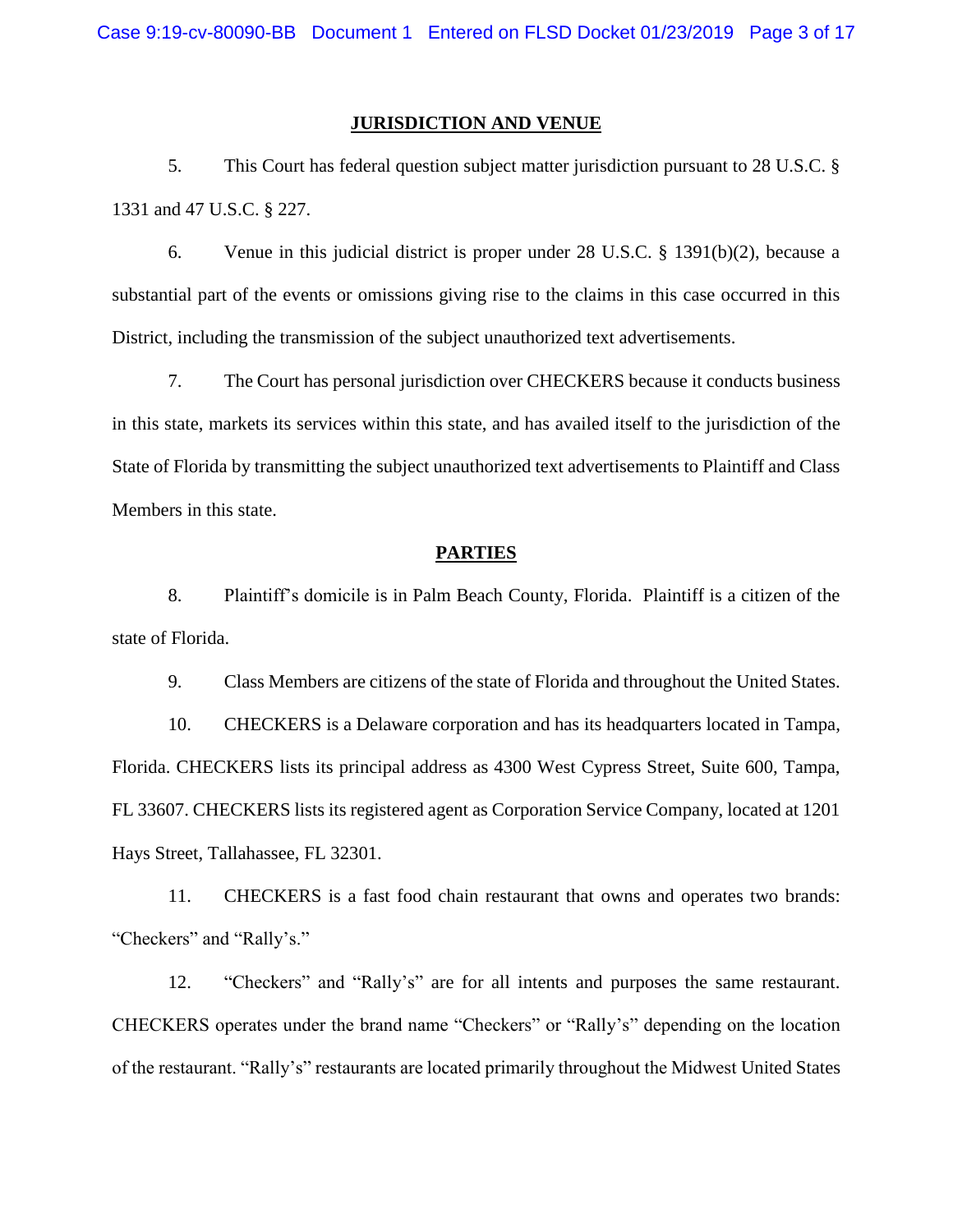## Case 9:19-cv-80090-BB Document 1 Entered on FLSD Docket 01/23/2019 Page 4 of 17

and California, whereas "Checkers" restaurants are located primarily in the Southeast and Northeast United States.

13. Despite operating under different brand names, both restaurants have substantially the same menu, same branding, same architectural façade, same marketing and in many instances both restaurants identify both the "Checker's" and "Rally's" name simultaneously on paper products and in advertisements.

14. For example, in the unconsented text message advertisements at issue in this case, CHCKERS identified itself as "Checkers/Rally's"

15. CHECKERS uses a business model whereby it promotes specials and coupons at its restaurants via unsolicited text message advertisements.

16. CHECKERS, directly or through other persons, entities or agents acting on its behalf, conspired to, agreed to, contributed to, authorized, assisted with, and/or otherwise caused all of the wrongful acts and omissions, including the dissemination of the unsolicited text messages that are the subject matter of this Complaint.

#### **FACTUAL ALLEGATIONS**

17. At all times relevant, Plaintiff was a citizen of the State of Florida. Plaintiff is, and at all times mentioned herein was, a "person" as defined by 47 U.S.C. § 153 (39).

18. CHECKERS is, and at all times mentioned herein, was a corporation and "persons," as defined by 47 U.S.C. § 153 (39).

19. At all times relevant CHECKERS conducted business in the State of Florida and in Broward County, within this judicial district.

20. CHECKERS utilizes bulk SPAM text messaging, or SMS marketing, to send unsolicited text messages, marketing and advertising CHECKERS' restaurants, including more than 20 unconsented text messages in December 2018 and January 2019.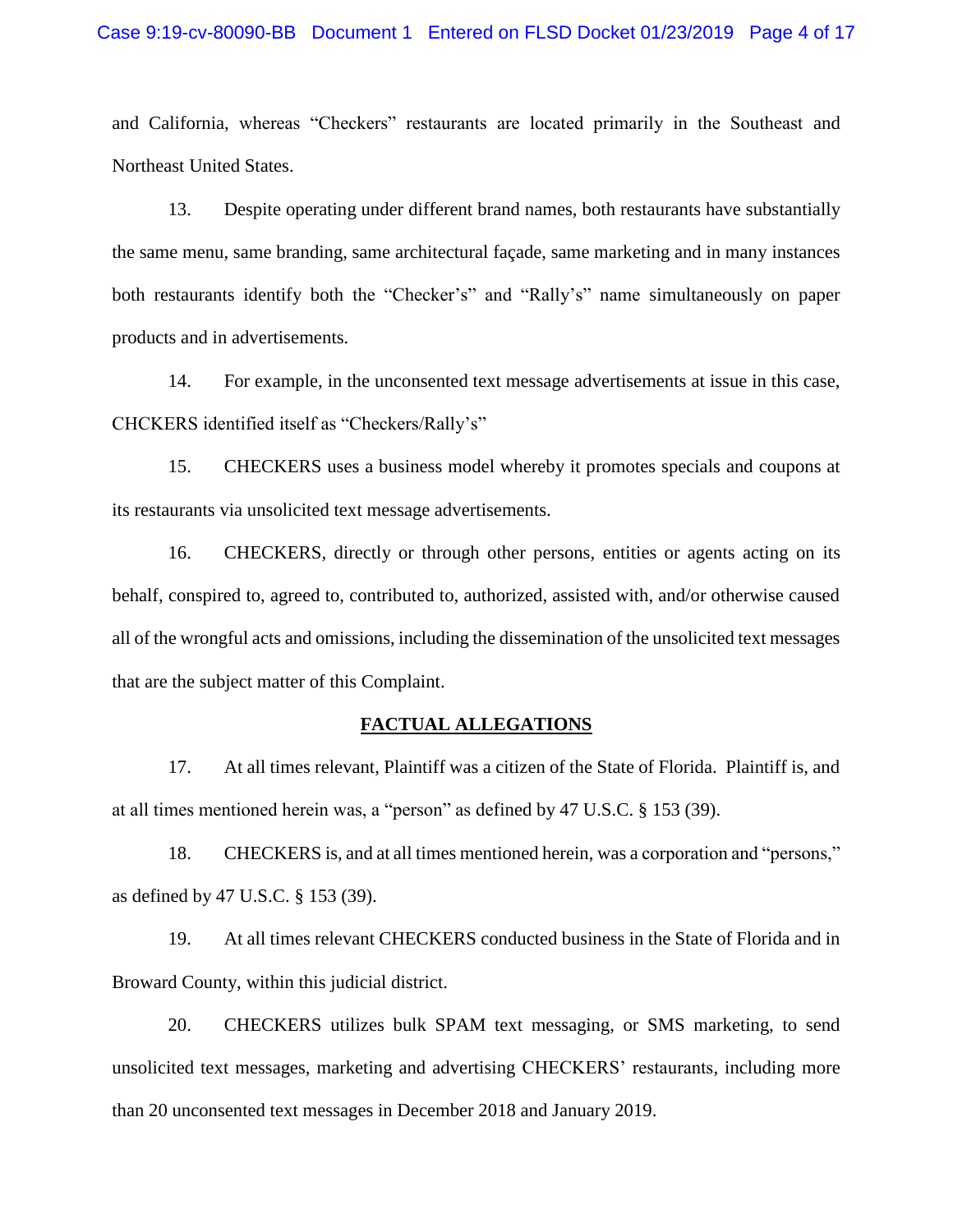21. CHECKERS refers to its text message advertising campaign as "Checkers and Rally's Marketing Alerts" and describes its text messages as "marketing messages". See <https://www.checkers.com/sms/> (last viewed on January 17, 2019).

22. Even if Plaintiff had previously provided prior express consent to receive text message from Defendant, Plaintiff expressly and clearly revoked his consent to continue receiving text messages on December 5, 2018 and repeatedly thereafter.

23. Plaintiff expressly revoked consent to receive "mobile alerts" text messages by sending an "opt-out" message to Defendant. Plaintiff followed the opt-out instructions that Defendant provided in its text messages to revoke consent by texting "STOP" to Defendant.

24. At all material times, Defendant and/or Defendant's agent instructed Plaintiff and class members that they could "opt out" of the mobile alert campaign by "texting STOP, CANCEL or UNSUBSCRIBE to the company's short code." See <https://www.fishbowl.com/mobile/optout.html> (last viewed January 17, 2019).

25. All text messages which were sent by Defendant or on behalf of Defendant to Plaintiff on or after December 5, 2018, were sent without his consent.

26. Below are true and correct copies of several text message advertisements that Defendant sent to Plaintiff between December 5 and 7, 2018: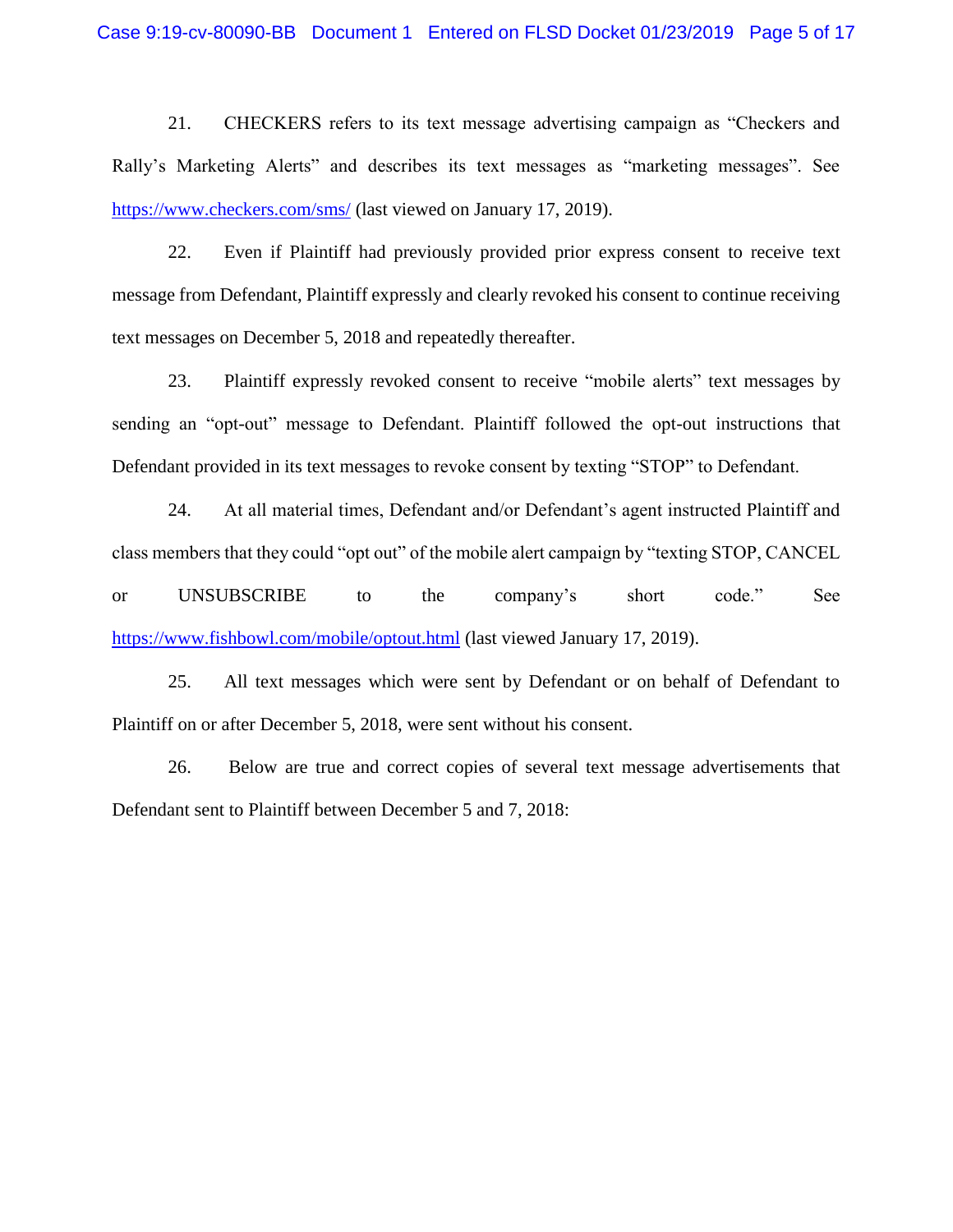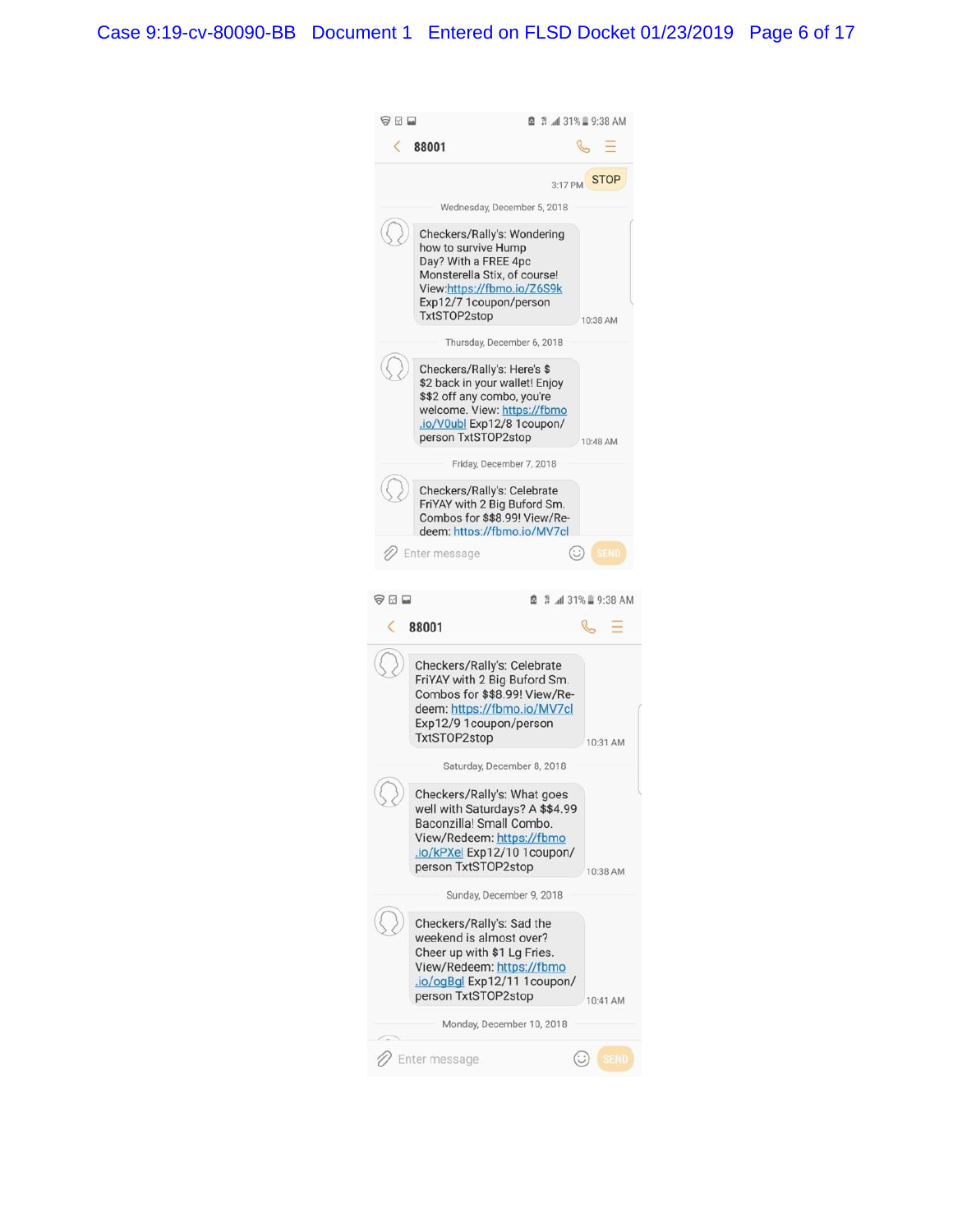Case 9:19-cv-80090-BB Document 1 Entered on FLSD Docket 01/23/2019 Page 7 of 17



27. On or before December 5, 2018, Plaintiff texted "STOP" to Defendant's SMS short code 88001.

28. Defendant's mobile alert text messages instructed Plaintiff "TxtSTOP2stop".

29. Notwithstanding Defendant's unclear opt-out instructions, Plaintiff repeatedly texted "STOP" to Defendant's SMS short code 88001.

30. "STOP" is universally recognized by mobile message senders as an express revocation of consent to receive text messages.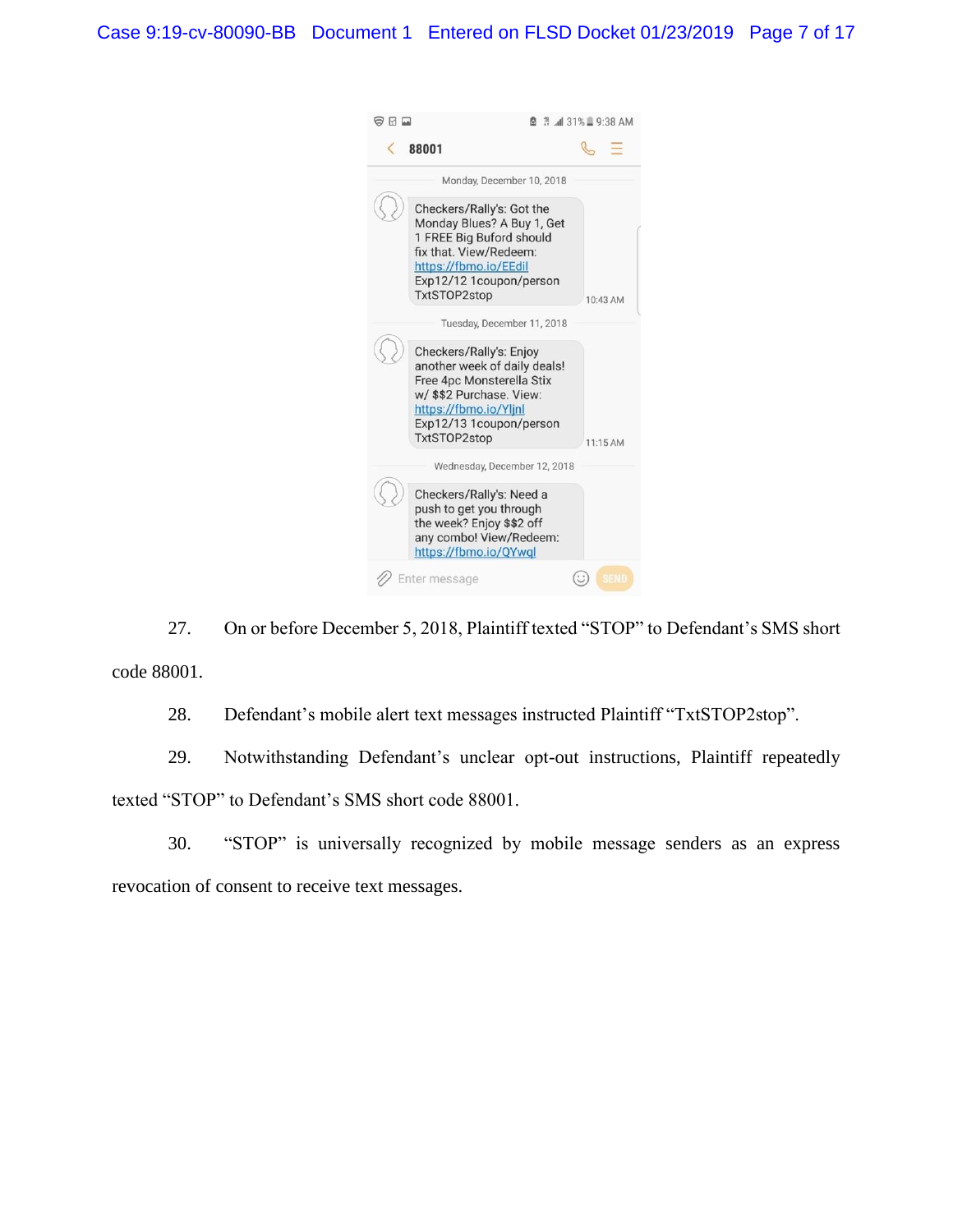Case 9:19-cv-80090-BB Document 1 Entered on FLSD Docket 01/23/2019 Page 8 of 17

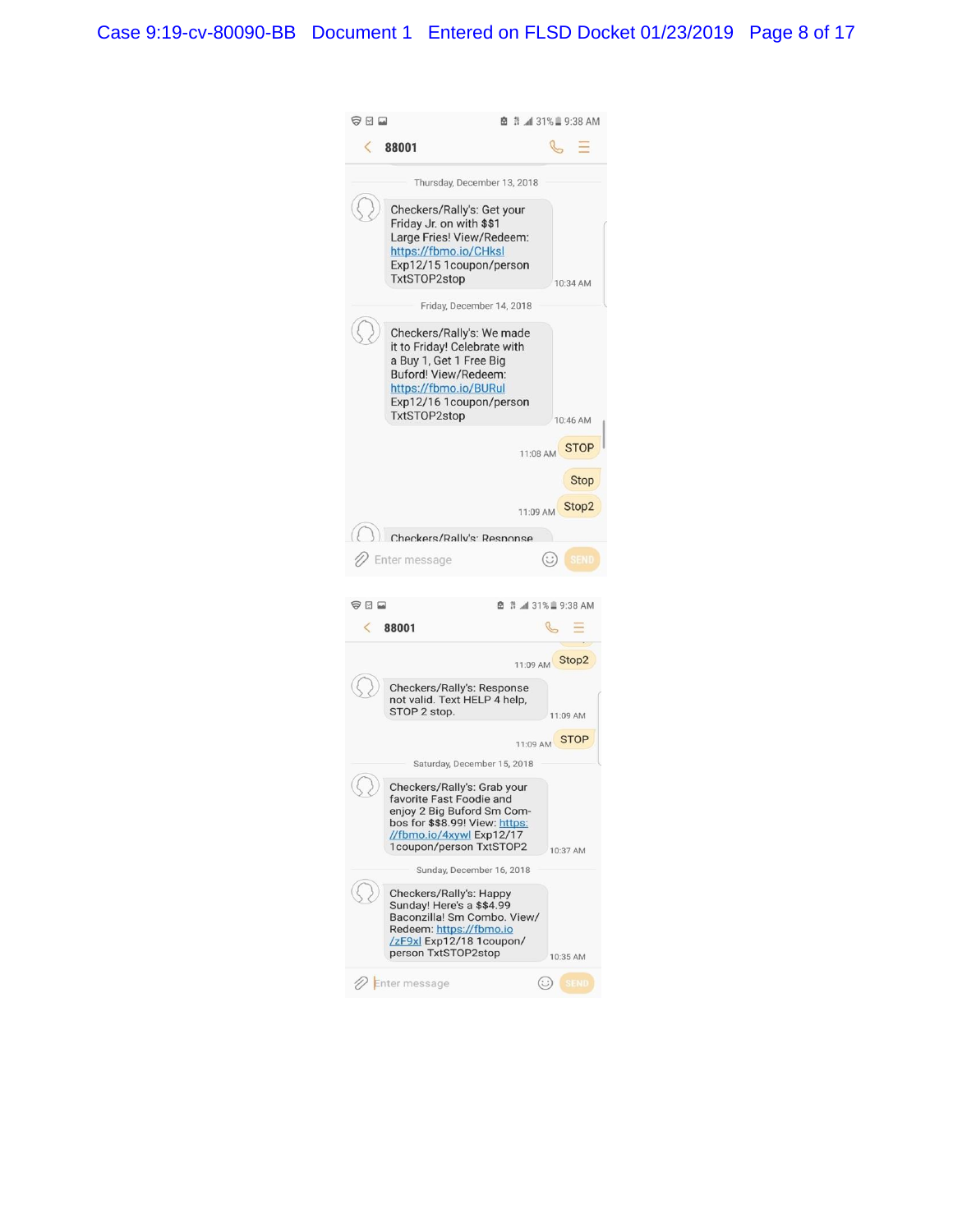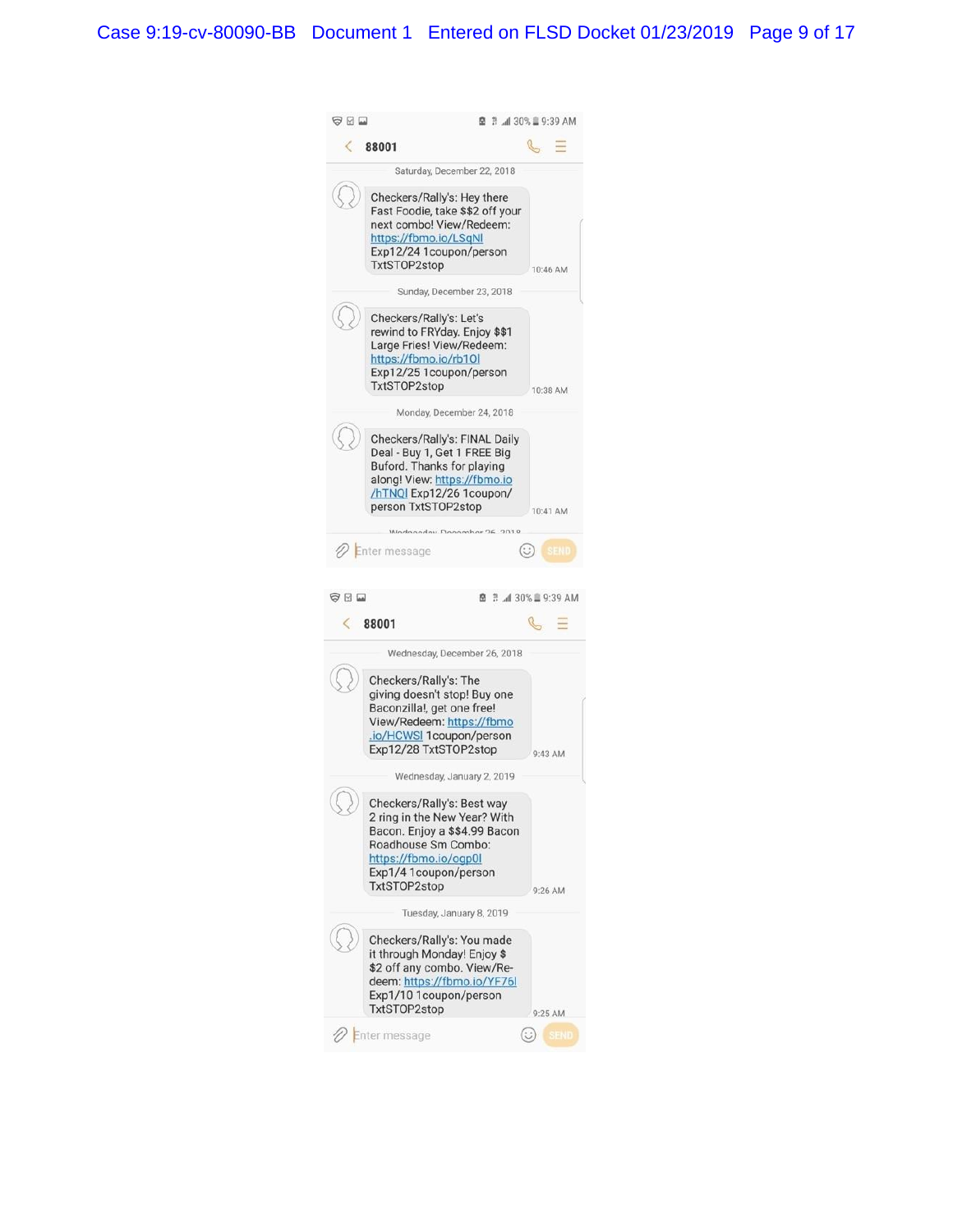31. As demonstrated by the sampling of text messages provided in the preceding paragraph, CHECKERS continues to send Plaintiff text message advertisements despite Plaintiff replying to several texts from CHECKERS with "STOP."

32. CHECKERS sent these unsolicited text messages to Plaintiff's cellular telephone using the SMS short code number "88001."

33. Through the unsolicited SPAM text messages, CHECKERS contacted Plaintiff several times on Plaintiff's cellular telephone regarding an unsolicited service via an "automatic telephone dialing system," ("ATDS") as defined by 47 U.S.C.  $\S$  227(a)(1) and prohibited by 47 U.S.C.  $\S$  227(b)(1)(A).

34. Upon information and belief, this ATDS has the capacity to store or produce telephone numbers to be called, using a random or sequential number generator.

35. Upon information and belief, this ATDS has the capacity to store numbers on a list and to dial numbers from a list without human intervention.

36. The telephone number CHECKERS called was assigned to a cellular telephone service for which Plaintiff incurs a charge for incoming calls pursuant to 47 U.S.C. § 227(b)(1).

37. This text message constituted a call that was not for emergency purposes as defined by 47 U.S.C.  $\S$  227(b)(1)(A)(i).

38. Plaintiff did not consent to receive the subjected text messages, including unsolicited text messages, to his cellular telephone, pursuant to 47 U.S.C. § 227.

39. The unsolicited text message by CHECKERS, or its agents, violated 47 U.S.C. §  $227(b)(1)$ .

40. CHECKERS is and was aware that it is placing unsolicited robocalls to Plaintiff and other consumers without their prior express consent.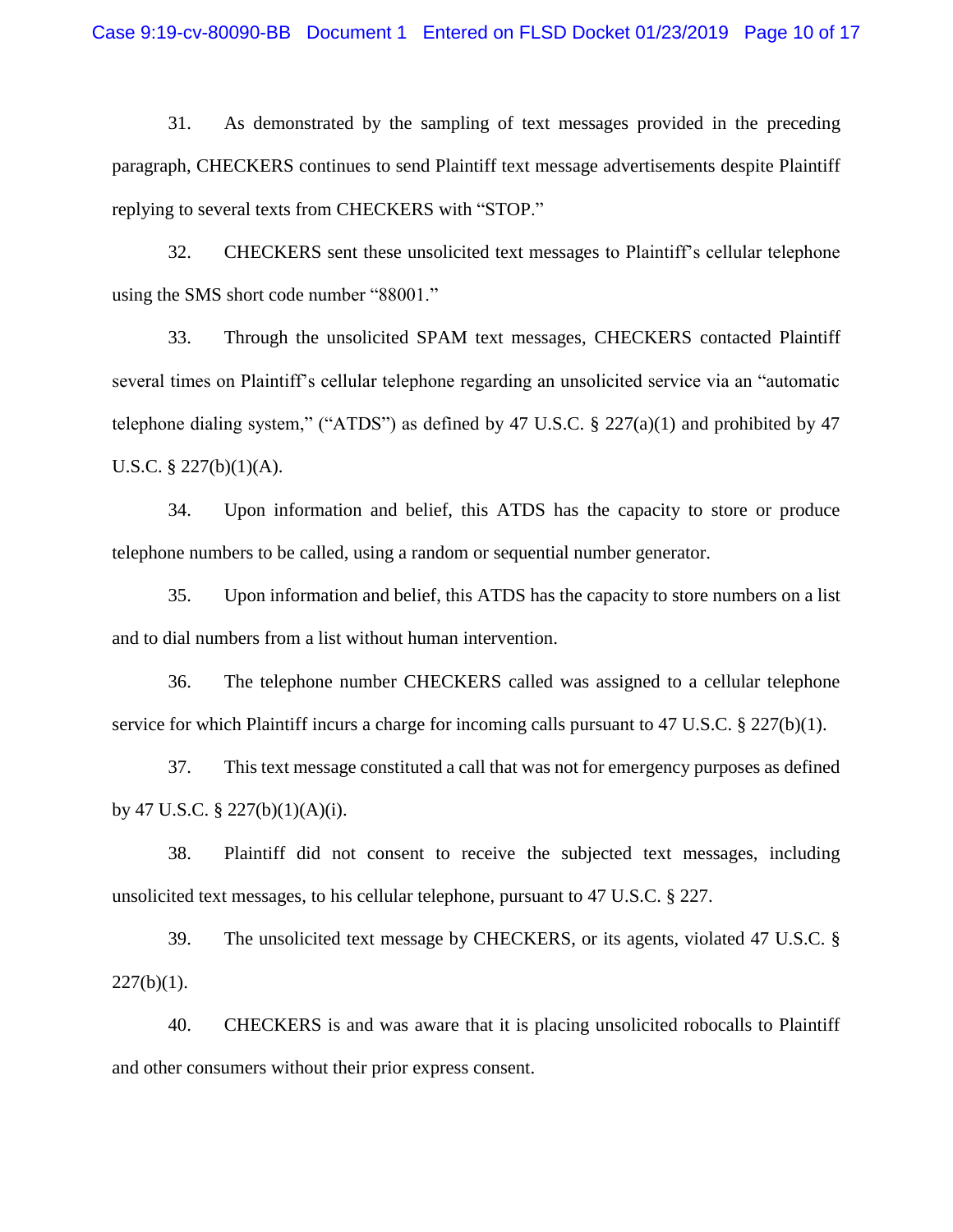41. CHECKERS is and was aware that it is placing unsolicited robocalls to Plaintiff and other consumers without their prior express written consent.

42. Plaintiff was damaged by CHECKERS' text messages. In addition to using Plaintiff's cellular data, his privacy was wrongfully invaded, and Plaintiff has become understandably aggravated with having to deal with the frustration of repeated, unwanted robotext messages forcing him to divert attention away from his work and other activities.

## **CLASS ACTION ALLEGATIONS**

43. Plaintiff brings this class action under rules 23(a) and 23(b)(2) & (b)(3) of the Federal Rules of Civil Procedure on behalf of itself and of a similarly situated "Class" or "Class Members" defined as:

> All subscribers within the United States (i) who were sent one or more text messages that they did not consent to receive within the four years prior to the filing of the Complaint, (ii) from Defendant and/or its agents, (iii) promoting Checkers or Rally's restaurants.

> Excluded from the Class are: any Defendant, and any subsidiary or affiliate of that Defendant, and the directors, officers and employees of that Defendant or its subsidiaries or affiliates, and members of the federal judiciary.

44. This action has been brought and may properly be maintained as a class action against CHECKERS pursuant to Rule 23 of the Federal Rules of Civil Procedure because there is a well-defined community of interest in the litigation and the proposed Class is easily ascertainable. Plaintiff reserves the right to amend the Class definition if discovery and further investigation reveal that any Class should be expanded or otherwise modified.

45. **Numerosity**: At this time, Plaintiff does not know the exact number of Class Members, but among other things, given the nature of the claims and that CHECKERS' conduct consisted of a standardized SPAM text messaging campaign electronically sent to particular telephone numbers, Plaintiff believes, at a minimum, there are greater than forty (40) Class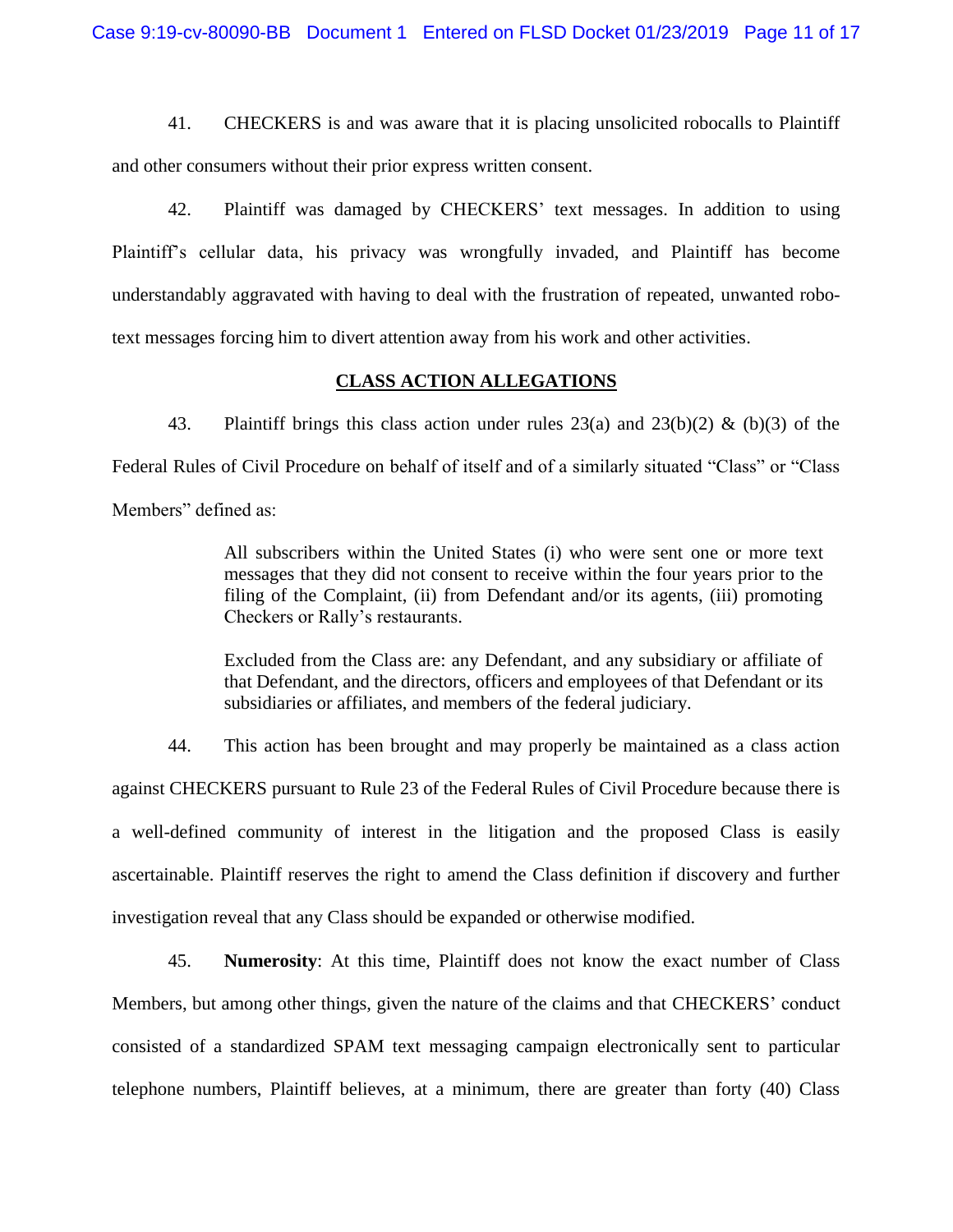Members. Plaintiff believes that the Class is so numerous that joinder of all members of the Class is impracticable and the disposition of their claims in a class action rather than incremental individual actions will benefit the Parties and the Court by eliminating the possibility of inconsistent or varying adjudications of individual actions.

46. Upon information and belief, a more precise Class size and the identities of the individual members thereof are ascertainable through CHECKERS' records, including, but not limited to CHECKERS text and marketing records.

47. Members of the Class may additionally or alternatively be notified of the pendency of this action by techniques and forms commonly used in class actions, such as by published notice, e-mail notice, website notice, fax notice, first class mail, or combinations thereof, or by other methods suitable to this class and deemed necessary and/or appropriate by the Court.

48. **Existence and Predominance of Common Questions of Fact and Law**: There is a well-defined community of common questions of fact and law affecting the Plaintiff and members of the Class. Common questions of law and/or fact exist as to all members of the Class and predominate over the questions affecting individual Class members. These common legal and/or factual questions include, but are not limited to, the following:

- a. Whether, within the four years prior to the filing of this Complaint, CHECKERS or its agents sent any unsolicited text message/s (other than a message made for emergency purposes or made with the prior express consent of the called party) to a Class member using any automatic dialing and/or SMS texting system to any telephone number assigned to a cellular phone service;
- b. How CHECKERS obtained the numbers of Class members;
- c. Whether the dialing system used to send the subject text messages is an Automatic Telephone Dialing System;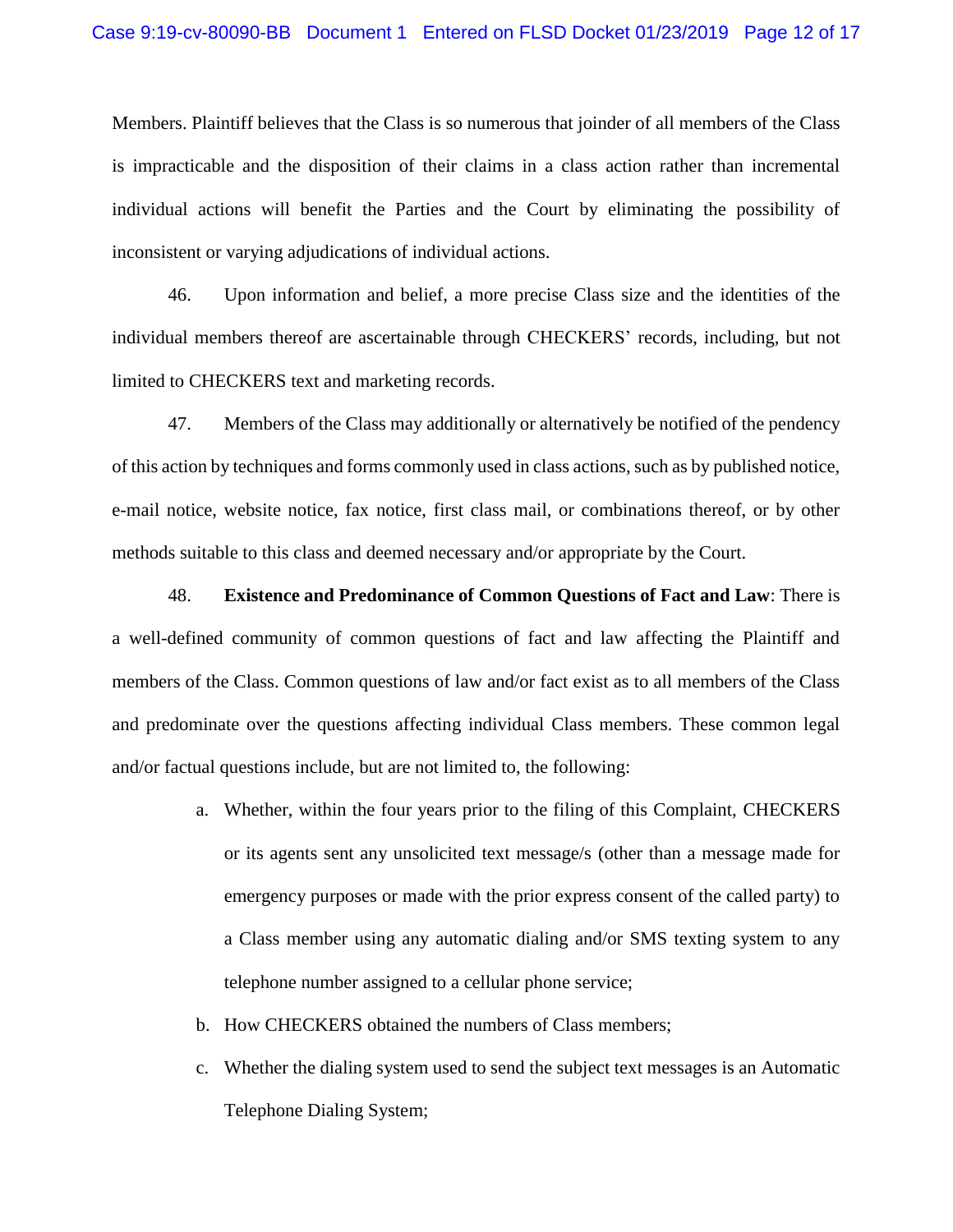- d. Whether CHECKERS engaged in telemarketing when it sent the text messages which are the subject of this lawsuit;
- e. Whether the text messages sent to Plaintiff and Class Members violate the TCPA and its regulations;
- f. Whether CHECKERS willfully or knowingly violated the TCPA or the rules prescribed under it;
- g. Whether Plaintiff and the members of the Class are entitled to statutory damages, treble damages, and attorney fees and costs for CHECKERS' acts and conduct;
- h. Whether Plaintiff and members of the Class are entitled to a permanent injunction enjoining CHECKERS from continuing to engage in its unlawful conduct; and
- i. Whether Plaintiff and the Class are entitled to any other relief.

49. One or more questions or issues of law and/or fact regarding CHECKERS' liability are common to all Class Members and predominate over any individual issues that may exist and may serve as a basis for class certification under Rule  $23(c)(4)$ .

50. **Typicality**: Plaintiff's claims are typical of the claims of the members of the Class. The claims of the Plaintiff and members of the Class are based on the same legal theories and arise from the same course of conduct that violates the TCPA.

51. Plaintiff and members of the Class each received at least one SPAM text advertisement, advertising CHECKERS coupons and special, which CHECKERS sent or caused to be sent to Plaintiff and the members of the Class.

52. **Adequacy of Representation:** Plaintiff is an adequate representative of the Class because Plaintiff's interests do not conflict with the interests of the members of the Class. Plaintiff will fairly, adequately and vigorously represent and protect the interests of the members of the Class and has no interests antagonistic to the members of the Class. Plaintiff has retained counsel,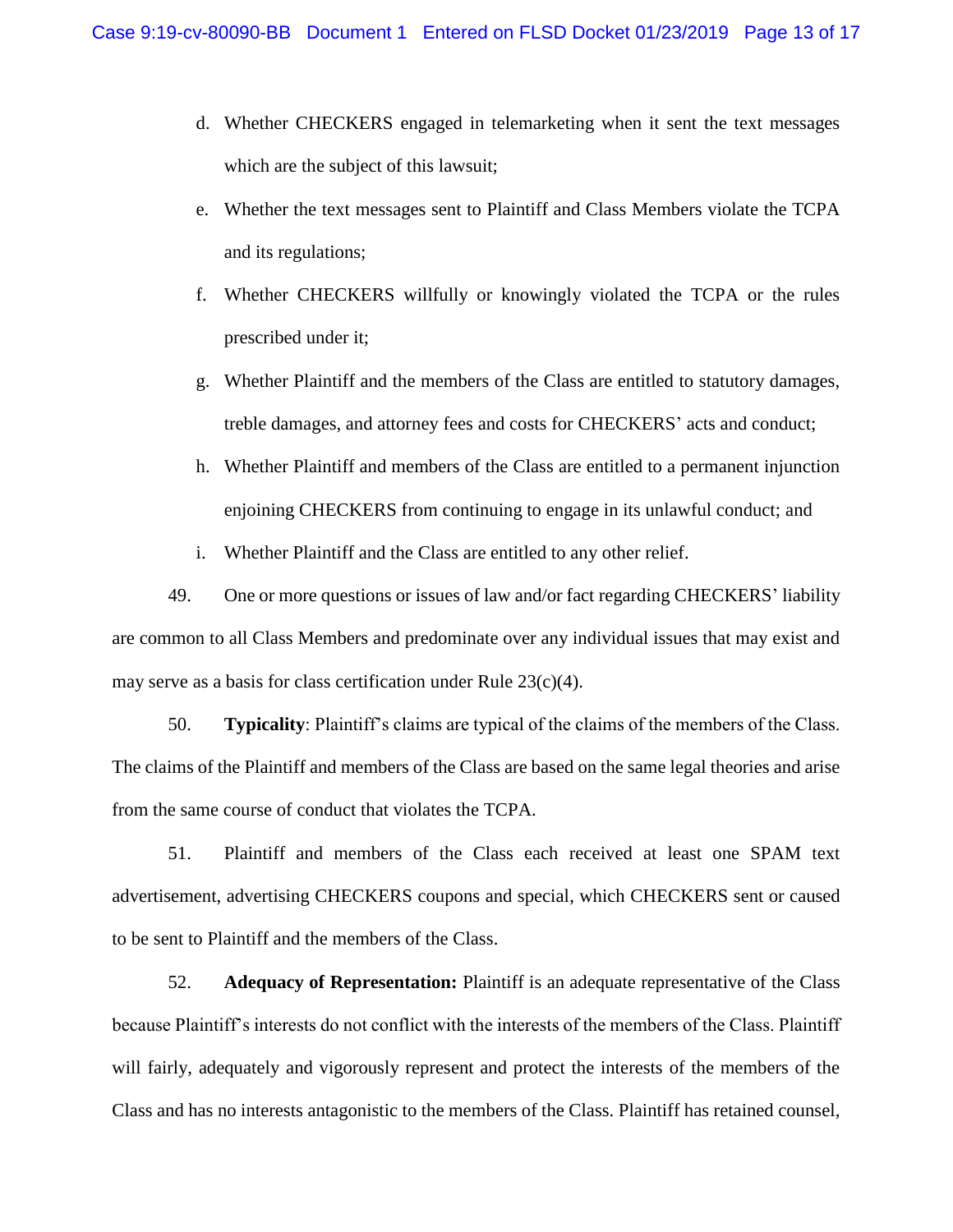who are competent and experienced in litigation in the federal courts, TCPA litigation and class action litigation.

53. **Superiority**: A class action is superior to other available means for the fair and efficient adjudication of the claims of the Class. While the aggregate damages which may be awarded to the members of the Class are likely to be substantial, the damages suffered by individual members of the Class are relatively small. As a result, the expense and burden of individual litigation makes it economically infeasible and procedurally impracticable for each member of the Class to individually seek redress for the wrongs done to them. Plaintiff does not know of any other litigation concerning this controversy already commenced against CHECKERS by any member of the Class. The likelihood of the individual members of the Class prosecuting separate claims is remote. Individualized litigation would also present the potential for varying, inconsistent or contradictory judgments, and would increase the delay and expense to all parties and the court system resulting from multiple trials of the same factual issues. In contrast, the conduct of this matter as a class action presents fewer management difficulties, conserves the resources of the parties and the court system, and would protect the rights of each member of the Class. Plaintiff knows of no difficulty to be encountered in the management of this action that would preclude its maintenance as a class action.

54. **Class-Wide Injunctive Relief and Rule 23(b)(2):** Moreover, as an alternative to or in addition to certification of the Class under Rule  $23(b)(3)$ , class certification is warranted under Rule 23(b)(2) because CHECKERS has acted on grounds generally applicable to Plaintiff and members of Class, thereby making appropriate final injunctive relief with respect to Plaintiff and Class Members as a whole. Plaintiff seeks injunctive relief on behalf of Class Members on grounds generally applicable to the entire Class in order to enjoin and prevent D CHECKERS'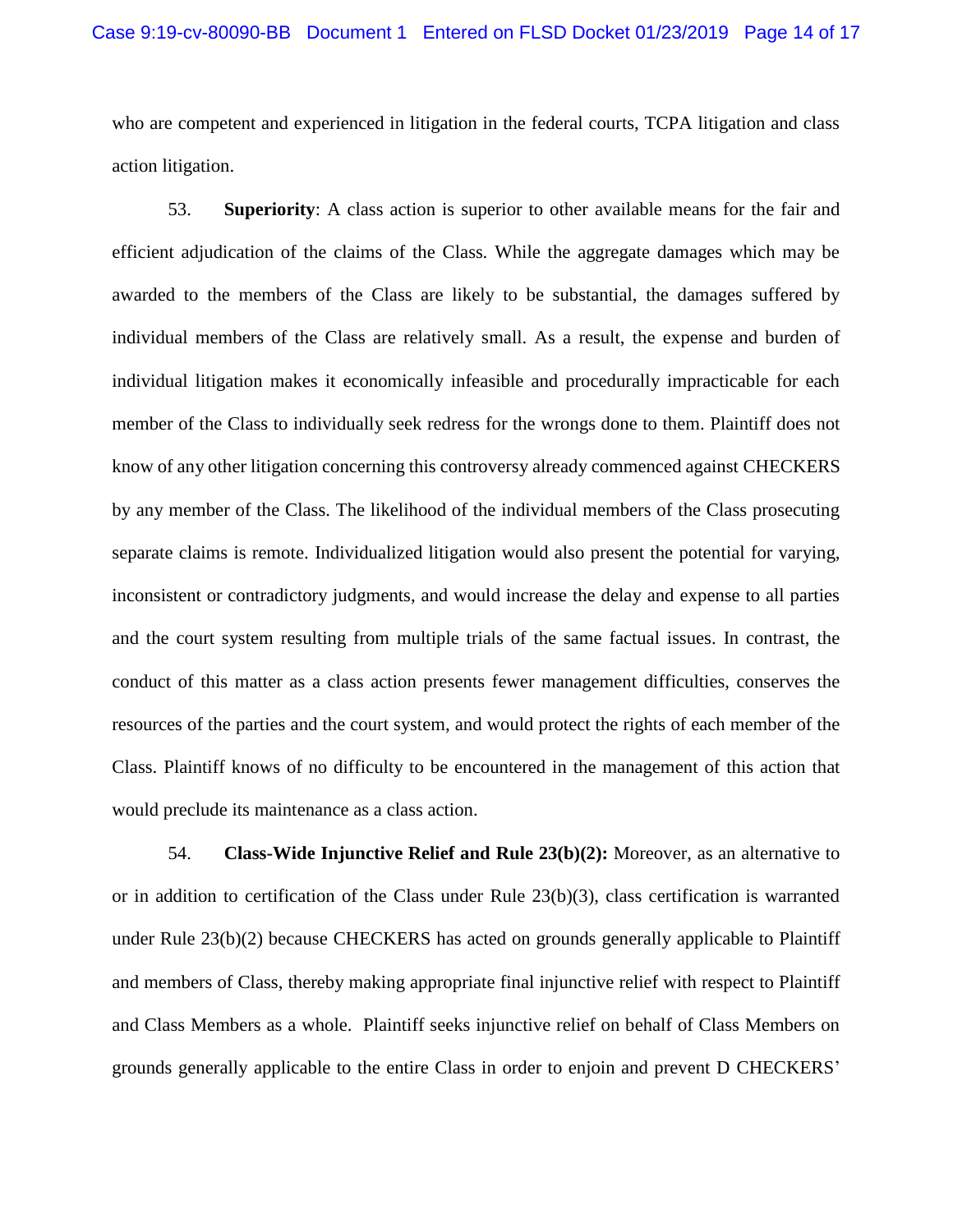Case 9:19-cv-80090-BB Document 1 Entered on FLSD Docket 01/23/2019 Page 15 of 17

ongoing violations of the TCPA, and to order CHECKERS to provide notice to them of their rights under the TCPA to statutory damages and to be free from unwanted text messages.

# **COUNT I NEGLIGENT VIOLATIONS OF THE TELEPHONE CONSUMER PROTECTION ACT 47 U.S.C. § 227(b)**

55. Plaintiff incorporates by reference all of the allegations contained in paragraphs 1 through 54 of this Complaint as though fully stated herein.

56. The foregoing acts and omissions of CHECKERS constitutes numerous and multiple negligent violations of the TCPA, including but not limited to each and every one of the above-cited provisions of 47 U.S.C. § 227 et seq.

57. As a result of CHECKERS' negligent violations of 47 U.S.C. § 227 et seq., Plaintiff and the Class are entitled to an award of \$500.00 in statutory damages, for each and every violation, pursuant to 47 U.S.C. § 227(b)(3)(B).

58. Plaintiff and the Class are also entitled to and seek injunctive relief prohibiting such conduct in the future.

WHEREFORE, Plaintiff respectfully requests the Court grant Plaintiff and the Class members relief against CHECKERS, as set forth in the Prayer for Relief below.

## **COUNT II KNOWING AND/OR WILLFUL VIOLATIONS OF THE TELEPHONE CONSUMER PROTECTION ACT 47 U.S.C. § 227(b)**

59. Plaintiff incorporates by reference all of the allegations contained in paragraphs 1 through 54 of this Complaint as though fully stated herein.

60. The foregoing acts and omissions of CHECKERS constitutes numerous and multiple knowing and/or willful violations of the TCPA, including but not limited to each and every one of the above-cited provisions of 47 U.S.C. § 227(b).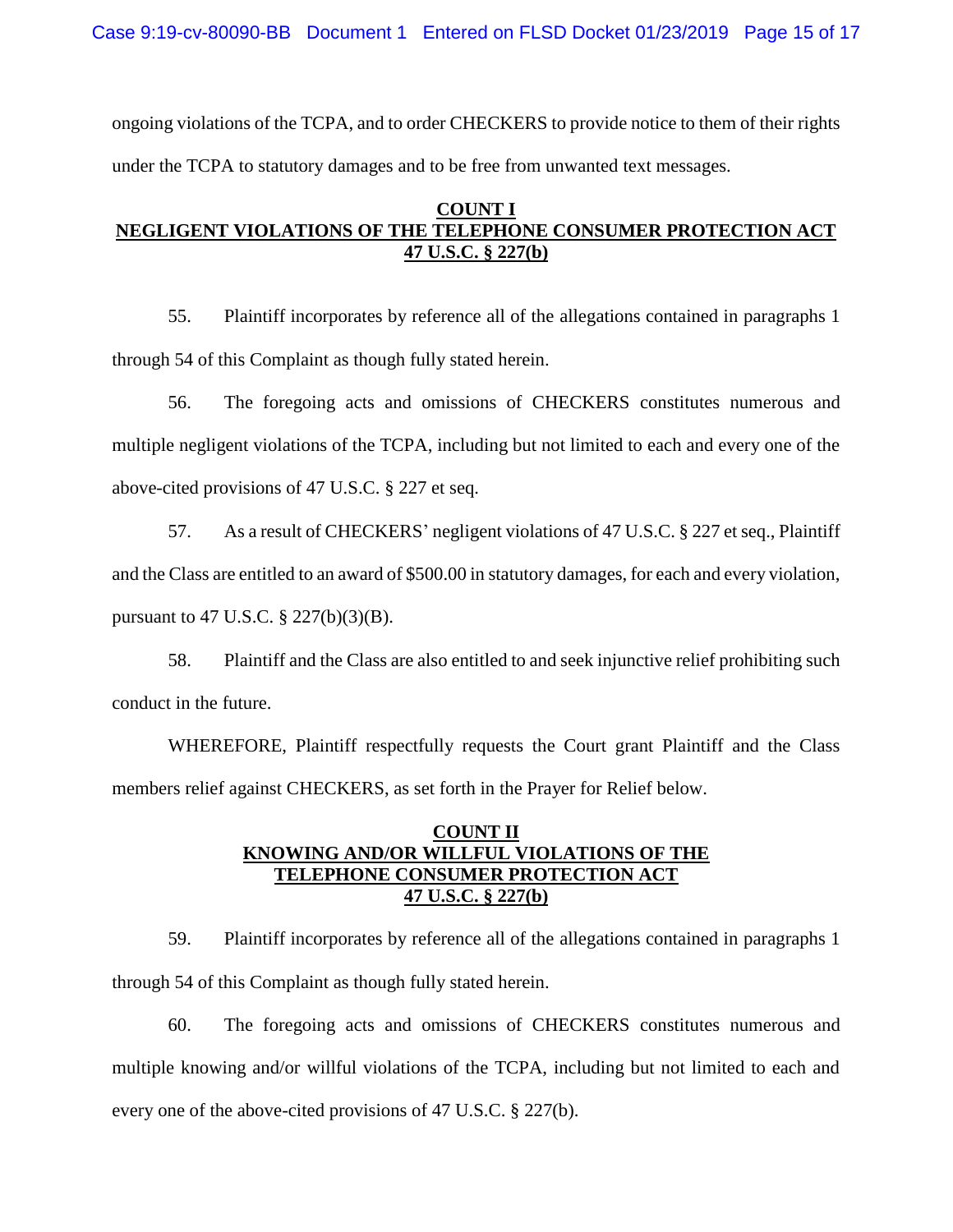61. As a result of CHECKERS' knowing and/or willful violations of 47 U.S.C. § 227(b), Plaintiff and The Class are entitled to an award of \$1,500.00 in statutory damages, for each and every violation, pursuant to 47 U.S.C. § 227(b)(3)(B).

62. Plaintiff and the Class are also entitled to and seek injunctive relief prohibiting such conduct in the future.

WHEREFORE, Plaintiff respectfully requests the Court grant Plaintiff and the Class members relief against CHECKERS, as set forth in the Prayer for Relief below.

#### **PRAYER FOR RELIEF**

WHEREFORE, Plaintiff requests that the Court enter judgment in his favor and in favor of the class, against CHECKERS for:

- a. An order certifying this case as a class action, certifying Plaintiff as representative of the Class, and designating Plaintiff's attorneys as Class counsel;
- b. Statutory damages of \$500 per text;
- c. Willful damages at \$1,500 per text;
- d. A declaration that CHECKERS' practices described herein violate the Telephone Consumer Protection Act, 47 U.S.C. § 227(b)(1)(A)(iii);
- e. An injunction prohibiting CHECKERS from using an automatic telephone dialing system to text numbers assigned to cellular telephones without the prior express written consent of the called party;
- f. Reasonable attorney's fees and costs; and
- g. Such further and other relief as this Court deems reasonable and just.

## **DEMAND FOR JURY TRIAL**

Plaintiff demands a trial by jury on all counts.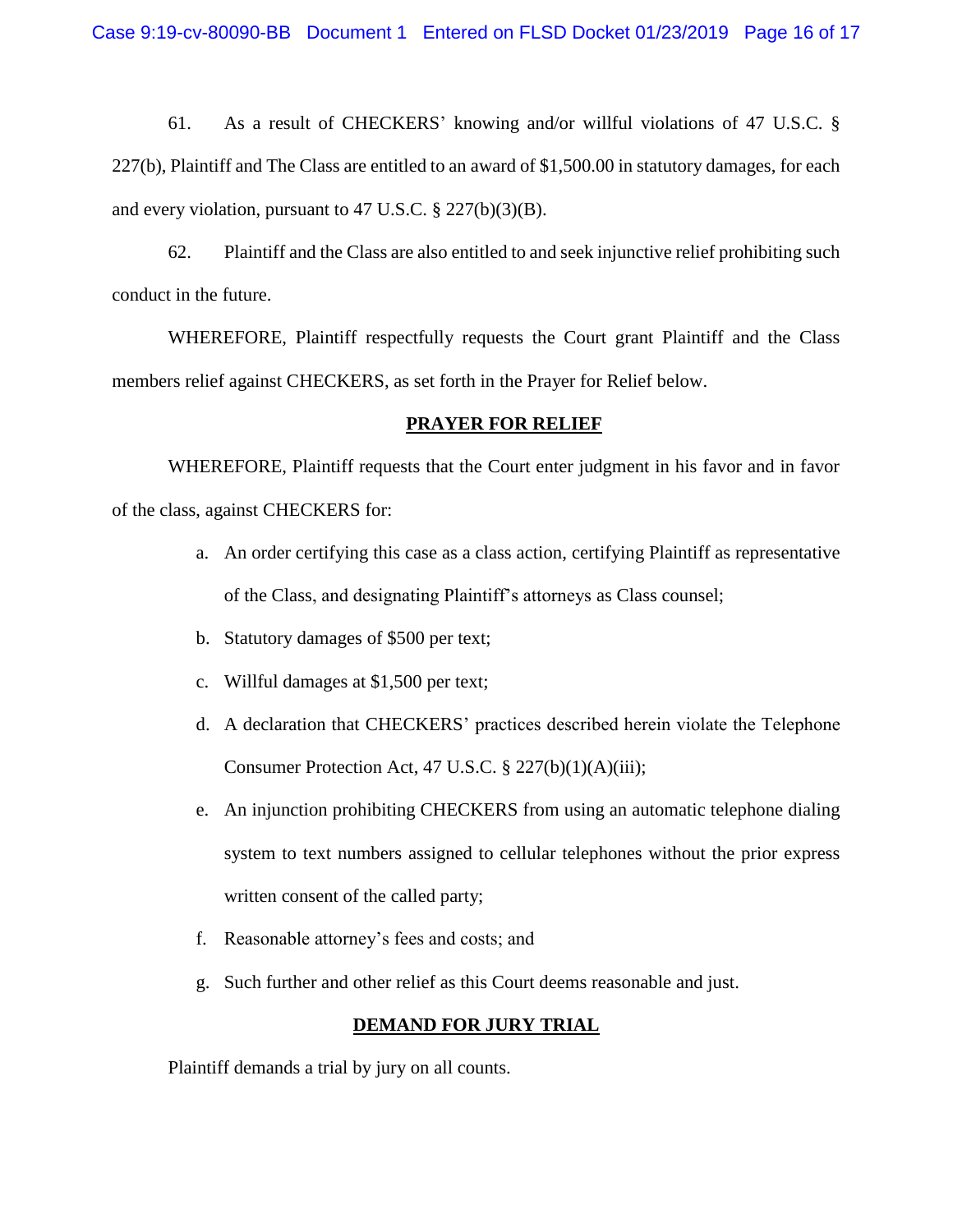Dated: January 23, 2019 Respectfully submitted,

*s/ Joshua H. Eggnatz* Seth M. Lehrman, Esq. (Fla. Bar No.: 132896) E-mail: Seth@epllc.com **EDWARDS POTTINGER, LLC** 425 North Andrews Avenue, Suite 2 Fort Lauderdale, FL 33301 Tel: (954) 524-2820 Facsimile: (954) 524-2822

Joshua H. Eggnatz, Esq. (Fla. Bar No.: 0067926) E-mail: JEggnatz@JusticeEarned.com Michael J. Pascucci, Esq. (Fla. Bar No.: 0083397) E-mail: MPascucci@JusticeEarned.com **EGGNATZ | PASCUCCI** 5400 S. University Drive, Ste. 417 Davie, FL 33328 Tel: (954) 889-3359 Facsimile: (954) 889-5913

*Attorneys for Plaintiff*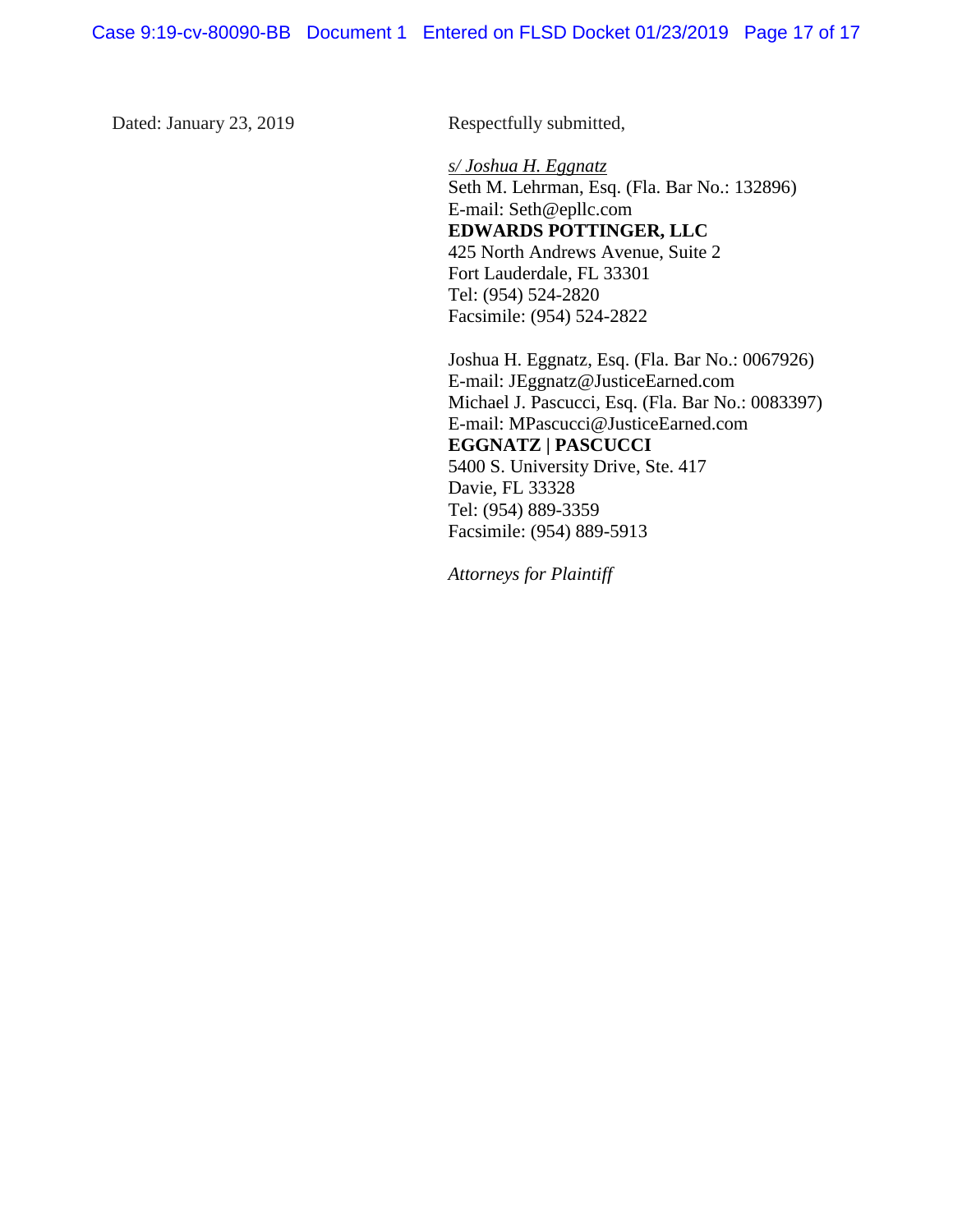# IS 44 (Rev. 07/G<del>20S&D 9:19-CWpB00090-BB</del> Document **1V1L Enter & SHFLISD** Docket 01/23/2019 Page 1 of 1

The JS 44 civil cover sheet and the information contained herein neither replace nor supplement the filing and service of pleadings or other papers as required by law, except as provided by local rules of court. This form,

Foreign Country

#### **I.** (a) PLAINTIFFS JOEL MEDGEBOW, individually **DEFENDANTS**

and on behalf of all others similarly situated,

## DEFENDANTS CHECKERS DRIVE-IN RESTAURANTS INC.

Citizen or Subject of a  $\Box$  3  $\Box$  3 Foreign Nation  $\Box$  6  $\Box$  6

| County of Residence of First Listed Plaintiff Palm Beach<br>(b)<br>(EXCEPT IN U.S. PLAINTIFF CASES) | County of Residence of First Listed Defendant<br>(IN U.S. PLAINTIFF CASES ONLY) |                                                                                                                                                                                                                                                                                                                             |                            |                 |     |                                                                                      |     |                 |
|-----------------------------------------------------------------------------------------------------|---------------------------------------------------------------------------------|-----------------------------------------------------------------------------------------------------------------------------------------------------------------------------------------------------------------------------------------------------------------------------------------------------------------------------|----------------------------|-----------------|-----|--------------------------------------------------------------------------------------|-----|-----------------|
|                                                                                                     |                                                                                 |                                                                                                                                                                                                                                                                                                                             | NOTE:                      |                 |     | IN LAND CONDEMNATION CASES, USE THE LOCATION OF<br>THE TRACT OF LAND INVOLVED.       |     |                 |
| (c)<br>Attorneys (Firm Name, Address, and Telephone Number)                                         |                                                                                 |                                                                                                                                                                                                                                                                                                                             | Attorneys (If Known)       |                 |     |                                                                                      |     |                 |
|                                                                                                     |                                                                                 | Joshua H. Eggnatz, Esq., Eggnatz Pascucci, P.A., 5400 S. University Dr.<br>Ste 417, Davie, FL 33328, Telephone: 954-889-3359<br>(d) Check County Where Action Arose: $\Box$ MIAMI-DADE $\Box$ MONROE $\Box$ BROWARD $\Box$ PALM BEACH $\Box$ MARTIN $\Box$ ST. LUCIE $\Box$ INDIAN RIVER $\Box$ OKEECHOBEE $\Box$ HIGHLANDS |                            |                 |     |                                                                                      |     |                 |
| <b>II. BASIS OF JURISDICTION</b>                                                                    |                                                                                 | (Place an "X" in One Box Only)                                                                                                                                                                                                                                                                                              |                            |                 |     | <b>III. CITIZENSHIP OF PRINCIPAL PARTIES</b> (Place an "X" in One Box for Plaintiff) |     |                 |
|                                                                                                     |                                                                                 |                                                                                                                                                                                                                                                                                                                             | (For Diversity Cases Only) |                 |     | and One Box for Defendant)                                                           |     |                 |
| П<br>U.S. Government<br>Plaintiff                                                                   | $\sqrt{3}$                                                                      | Federal Question<br>(U.S. Government Not a Party)                                                                                                                                                                                                                                                                           | Citizen of This State      | <b>PTF</b><br>┑ | DEF | Incorporated or Principal Place<br>of Business In This State                         | PTF | DEF<br>$\Box$ 4 |
| U.S. Government<br>$\Box$<br>Defendant                                                              | $\Box$ 4                                                                        | Diversity<br>(Indicate Citizenship of Parties in Item III)                                                                                                                                                                                                                                                                  | Citizen of Another State   | l 12            |     | Incorporated and Principal Place<br>of Business In Another State                     | H   | $\Box$ 5        |

# **IV. NATURE OF SUIT** *(Place an "X" in One Box Only)*

| <b>IV.</b> IVALUNE OF SUIL (Place an $\Lambda$ in One Box Only)<br><b>CONTRACT</b>                                                                                              |                                                                                                                                                                                   | <b>TORTS</b>                                                                                                                                                          | <b>FORFEITURE/PENALTY</b>                                                                                                                                                                                                                                                                                  | <b>BANKRUPTCY</b>                                                                                                                               | <b>OTHER STATUTES</b>                                                                                                                                                                                                                    |  |  |  |  |  |
|---------------------------------------------------------------------------------------------------------------------------------------------------------------------------------|-----------------------------------------------------------------------------------------------------------------------------------------------------------------------------------|-----------------------------------------------------------------------------------------------------------------------------------------------------------------------|------------------------------------------------------------------------------------------------------------------------------------------------------------------------------------------------------------------------------------------------------------------------------------------------------------|-------------------------------------------------------------------------------------------------------------------------------------------------|------------------------------------------------------------------------------------------------------------------------------------------------------------------------------------------------------------------------------------------|--|--|--|--|--|
|                                                                                                                                                                                 |                                                                                                                                                                                   |                                                                                                                                                                       |                                                                                                                                                                                                                                                                                                            |                                                                                                                                                 |                                                                                                                                                                                                                                          |  |  |  |  |  |
| $\Box$ 110 Insurance<br>$\Box$ 120 Marine<br>$\Box$ 130 Miller Act<br>$\Box$ 140 Negotiable Instrument                                                                          | PERSONAL INJURY<br>$\Box$ 310 Airplane<br>$\Box$ 315 Airplane Product<br>Liability                                                                                                | PERSONAL INJURY<br>$\Box$ 365 Personal Injury -<br>Product Liability<br>$\Box$ 367 Health Care/                                                                       | $\Box$ 625 Drug Related Seizure<br>of Property 21 USC 881<br>$\Box$ 690 Other                                                                                                                                                                                                                              | $\Box$ 422 Appeal 28 USC 158<br>$\Box$ 423 Withdrawal<br>28 USC 157                                                                             | $\Box$ 375 False Claims Act<br>$\Box$ 376 Qui Tam (31 USC<br>3729(a)<br>400 State Reapportionment                                                                                                                                        |  |  |  |  |  |
| $\Box$ 150 Recovery of Overpayment<br>& Enforcement of Judgment<br>151 Medicare Act<br>152 Recovery of Defaulted<br><b>Student Loans</b>                                        | $\Box$ 320 Assault, Libel &<br>Slander<br>$\Box$ 330 Federal Employers'<br>Liability                                                                                              | Pharmaceutical<br>Personal Injury<br>Product Liability<br>$\Box$ 368 Asbestos Personal                                                                                |                                                                                                                                                                                                                                                                                                            | <b>PROPERTY RIGHTS</b><br>$\Box$ 820 Copyrights<br>$\Box$ 830 Patent<br>$\Box$ 840 Trademark                                                    | □<br>410 Antitrust<br>П<br>430 Banks and Banking<br>П<br>450 Commerce<br>□<br>460 Deportation<br>П                                                                                                                                       |  |  |  |  |  |
| (Excl. Veterans)                                                                                                                                                                | $\Box$ 340 Marine<br>345 Marine Product                                                                                                                                           | <b>Injury Product</b><br>Liability                                                                                                                                    | <b>LABOR</b>                                                                                                                                                                                                                                                                                               | <b>SOCIAL SECURITY</b>                                                                                                                          | 470 Racketeer Influenced and<br>Corrupt Organizations                                                                                                                                                                                    |  |  |  |  |  |
| $\Box$ 153 Recovery of Overpayment<br>of Veteran's Benefits<br>160 Stockholders' Suits<br>$\Box$ 190 Other Contract<br>□ 195 Contract Product Liability<br>$\Box$ 196 Franchise | Liability<br>$\Box$ 350 Motor Vehicle<br>$\Box$ 355 Motor Vehicle<br>Product Liability<br>$\Box$ 360 Other Personal<br>Injury<br>$\Box$ 362 Personal Injury -<br>Med. Malpractice | 370 Other Fraud<br>$\Box$ 371 Truth in Lending<br>$\Box$ 380 Other Personal<br>Property Damage<br>$\Box$ 385 Property Damage<br>Product Liability                     | PERSONAL PROPERTY □ 710 Fair Labor Standards<br>Act<br>$\Box$ 720 Labor/Mgmt. Relations<br>740 Railway Labor Act<br>$\Box$ 751 Family and Medical<br>Leave Act<br>$\Box$ 790 Other Labor Litigation<br>$\Box$ 791 Empl. Ret. Inc.                                                                          | $\Box$ 861 HIA (1395ff)<br>$\Box$ 862 Black Lung (923)<br>$\Box$ 863 DIWC/DIWW (405(g))<br>$\Box$ 864 SSID Title XVI<br>$\Box$ 865 RSI (405(g)) | 480 Consumer Credit<br>□<br>490 Cable/Sat TV<br>П<br>850 Securities/Commodities/<br>Exchange<br>890 Other Statutory Actions<br>⊡<br>□<br>891 Agricultural Acts<br>$\Box$<br>893 Environmental Matters<br>П<br>895 Freedom of Information |  |  |  |  |  |
| <b>REAL PROPERTY</b>                                                                                                                                                            | <b>CIVIL RIGHTS</b>                                                                                                                                                               | <b>PRISONER PETITIONS</b>                                                                                                                                             | Security Act                                                                                                                                                                                                                                                                                               | <b>FEDERAL TAX SUITS</b>                                                                                                                        | Act                                                                                                                                                                                                                                      |  |  |  |  |  |
| $\Box$ 210 Land Condemnation<br>$\Box$ 440 Other Civil Rights<br>$\Box$ 220 Foreclosure<br>$\Box$ 441 Voting                                                                    |                                                                                                                                                                                   | <b>Habeas Corpus:</b><br>463 Alien Detainee<br>□                                                                                                                      |                                                                                                                                                                                                                                                                                                            | □ 870 Taxes (U.S. Plaintiff<br>or Defendant)                                                                                                    | □ 896 Arbitration<br>□ 899 Administrative Procedure                                                                                                                                                                                      |  |  |  |  |  |
| $\Box$ 230 Rent Lease & Ejectment                                                                                                                                               | $\Box$ 442 Employment                                                                                                                                                             | 510 Motions to Vacate<br>□<br>Sentence                                                                                                                                |                                                                                                                                                                                                                                                                                                            | $\Box_{\text{USC}}^{871}$ IRS—Third Party 26                                                                                                    | Act/Review or Appeal of                                                                                                                                                                                                                  |  |  |  |  |  |
| 240 Torts to Land                                                                                                                                                               | 443 Housing/<br>Accommodations                                                                                                                                                    | Other:                                                                                                                                                                |                                                                                                                                                                                                                                                                                                            |                                                                                                                                                 | Agency Decision                                                                                                                                                                                                                          |  |  |  |  |  |
| $\Box$ 245 Tort Product Liability                                                                                                                                               | $\Box$ 445 Amer. w/Disabilities -                                                                                                                                                 | $\Box$ 530 General                                                                                                                                                    | <b>IMMIGRATION</b>                                                                                                                                                                                                                                                                                         |                                                                                                                                                 | 950 Constitutionality of State<br>□<br><b>Statutes</b>                                                                                                                                                                                   |  |  |  |  |  |
| $\Box$ 290 All Other Real Property<br><b>V. ORIGIN</b>                                                                                                                          | Employment<br>$\Box$ 446 Amer. w/Disabilities - $\Box$<br>Other<br>$\Box$ 448 Education<br>(Place an "X" in One Box Only)                                                         | $\Box$ 535 Death Penalty<br>540 Mandamus & Other<br>$\Box$ 550 Civil Rights<br>555 Prison Condition<br>П<br>560 Civil Detainee -<br>Conditions of<br>ш<br>Confinement | $\Box$ 462 Naturalization Application<br>$\Box$ 465 Other Immigration<br>Actions                                                                                                                                                                                                                           |                                                                                                                                                 |                                                                                                                                                                                                                                          |  |  |  |  |  |
| √⊡ 1<br>2 Removed<br>Original<br>from State<br>Proceeding<br>Court                                                                                                              | $\Box$ 3 Re-filed<br>$\Box$<br>$\overline{4}$<br>(See VI<br>below)                                                                                                                | 5<br>Reinstated<br>$\Box$<br>another district<br>or<br>(specify)<br>Reopened                                                                                          | □.<br>6 Multidistrict<br>Transferred from<br>Litigation<br>Transfer                                                                                                                                                                                                                                        | 7<br>Appeal to<br>8<br>District Judge<br>from Magistrate<br>Judgment                                                                            | Remanded from<br>$\overline{Q}$<br>Multidistrict<br>Appellate Court<br>Litigation<br>$-$ Direct<br>File                                                                                                                                  |  |  |  |  |  |
| VI. RELATED/<br><b>RE-FILED CASE(S)</b>                                                                                                                                         | (See instructions): a) Re-filed Case<br><b>JUDGE:</b>                                                                                                                             | $\Box$ YES                                                                                                                                                            | $\blacksquare$ NO<br>b) Related Cases                                                                                                                                                                                                                                                                      | $\Box$ YES ØNO<br><b>DOCKET NUMBER:</b>                                                                                                         |                                                                                                                                                                                                                                          |  |  |  |  |  |
| VII. CAUSE OF ACTION                                                                                                                                                            |                                                                                                                                                                                   |                                                                                                                                                                       | Cite the U.S. Civil Statute under which you are filing and Write a Brief Statement of Cause (Do not cite jurisdictional statutes unless diversity):<br>Telephone Consumer Protection Act, 47 U.S.C. § 227 et seq. ("TCPA")<br>LENGTH OF TRIAL via 3 - 5 days estimated (for both sides to try entire case) |                                                                                                                                                 |                                                                                                                                                                                                                                          |  |  |  |  |  |
| VIII. REQUESTED IN<br><b>COMPLAINT:</b>                                                                                                                                         | UNDER F.R.C.P. 23                                                                                                                                                                 | CHECK IF THIS IS A CLASS ACTION                                                                                                                                       | <b>DEMAND \$</b>                                                                                                                                                                                                                                                                                           | <b>JURY DEMAND:</b>                                                                                                                             | CHECK YES only if demanded in complaint:<br><b>⊘</b> Yes<br>$\square$ No                                                                                                                                                                 |  |  |  |  |  |
| ABOVE INFORMATION IS TRUE & CORRECT TO THE BEST OF MY KNOWLEDGE                                                                                                                 |                                                                                                                                                                                   |                                                                                                                                                                       |                                                                                                                                                                                                                                                                                                            |                                                                                                                                                 |                                                                                                                                                                                                                                          |  |  |  |  |  |
| DATE<br>January 23, 2019                                                                                                                                                        |                                                                                                                                                                                   | SIGNATURE OF ATTORNEY OF RECORD<br>/s/ Joshua H. Eggnatz                                                                                                              |                                                                                                                                                                                                                                                                                                            |                                                                                                                                                 |                                                                                                                                                                                                                                          |  |  |  |  |  |
| <b>FOR OFFICE USE ONLY</b><br>RECEIPT#                                                                                                                                          | <b>AMOUNT</b><br><b>IFP</b>                                                                                                                                                       | <b>JUDGE</b>                                                                                                                                                          |                                                                                                                                                                                                                                                                                                            | <b>MAG JUDGE</b>                                                                                                                                |                                                                                                                                                                                                                                          |  |  |  |  |  |